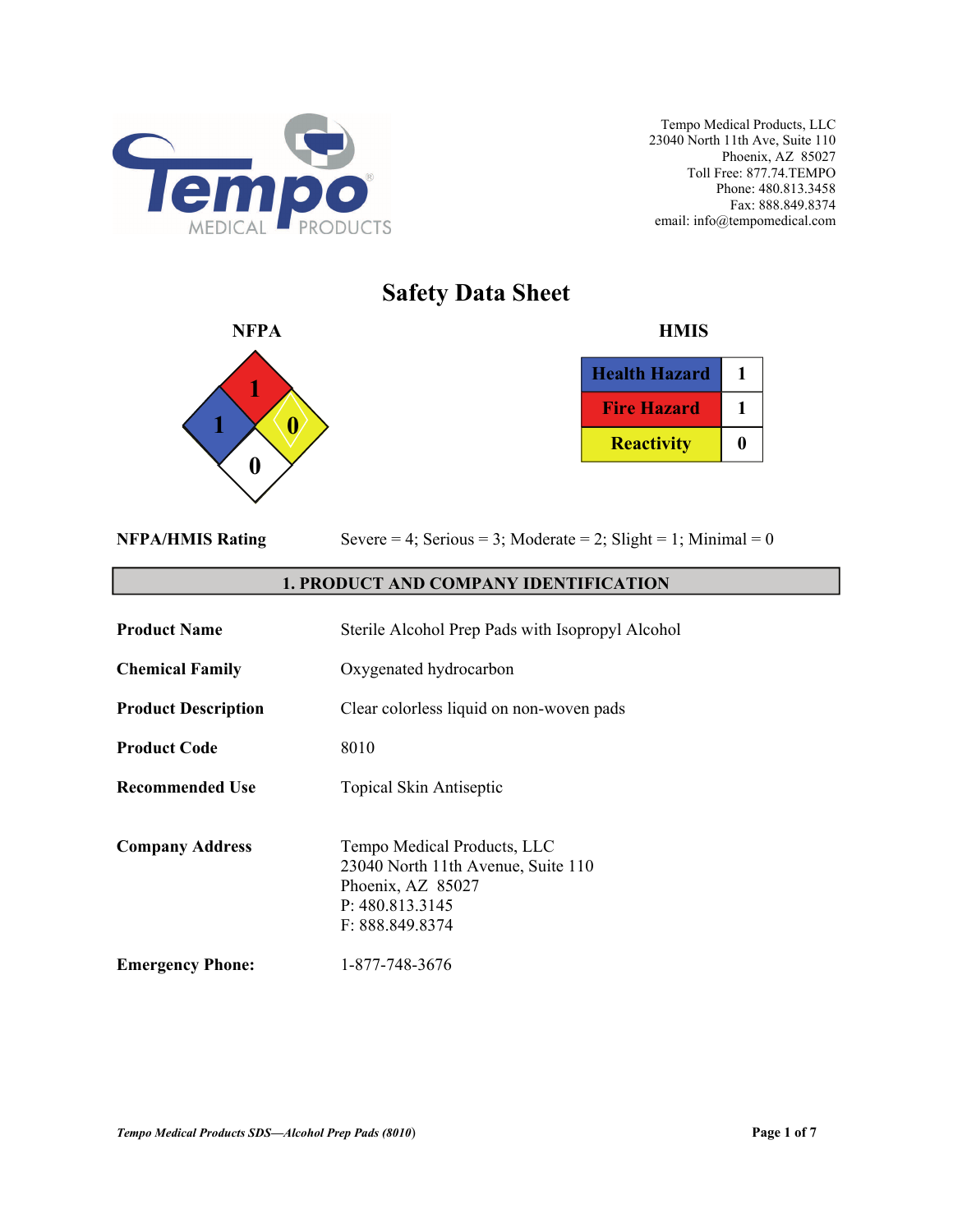# **2.HAZARDS IDENTIFICATION**

# **CAUTION! CAUTION!**

Emergency Overview Combustible May cause skin and eye irritation Appearance: Colorless Odor: Alcohol Physical State: Pre-moistened towelette

# **CAUTION! CAUTION!**

| <b>Principle Routes of Exposure</b>  | Skin contact, Eye contact                 |  |
|--------------------------------------|-------------------------------------------|--|
| <b>Acute Toxicity</b>                |                                           |  |
| Eyes                                 | May cause irritation                      |  |
| Skin                                 | May cause irritation                      |  |
| <b>Inhalation</b>                    | Not an expected route of exposure         |  |
| Ingestion                            | Not an expected route of exposure         |  |
| <b>Chronic Effects</b>               | No known effect                           |  |
| <b>Aggravated Medical Conditions</b> | Preexisting eye disorders, Skin disorders |  |
| <b>Environmental Hazard</b>          | See Section 12 for additional information |  |

# **3. COMPOSITION INFORMATION**

| <b>CHEMICAL NAME</b> | CAS-NO    | WEIGHT %    |
|----------------------|-----------|-------------|
| ISOPROPYL ALCOHOL    | $67-63-0$ | $60-100\%$  |
| <b>WATER</b>         | 7732-18-5 | $30 - 60\%$ |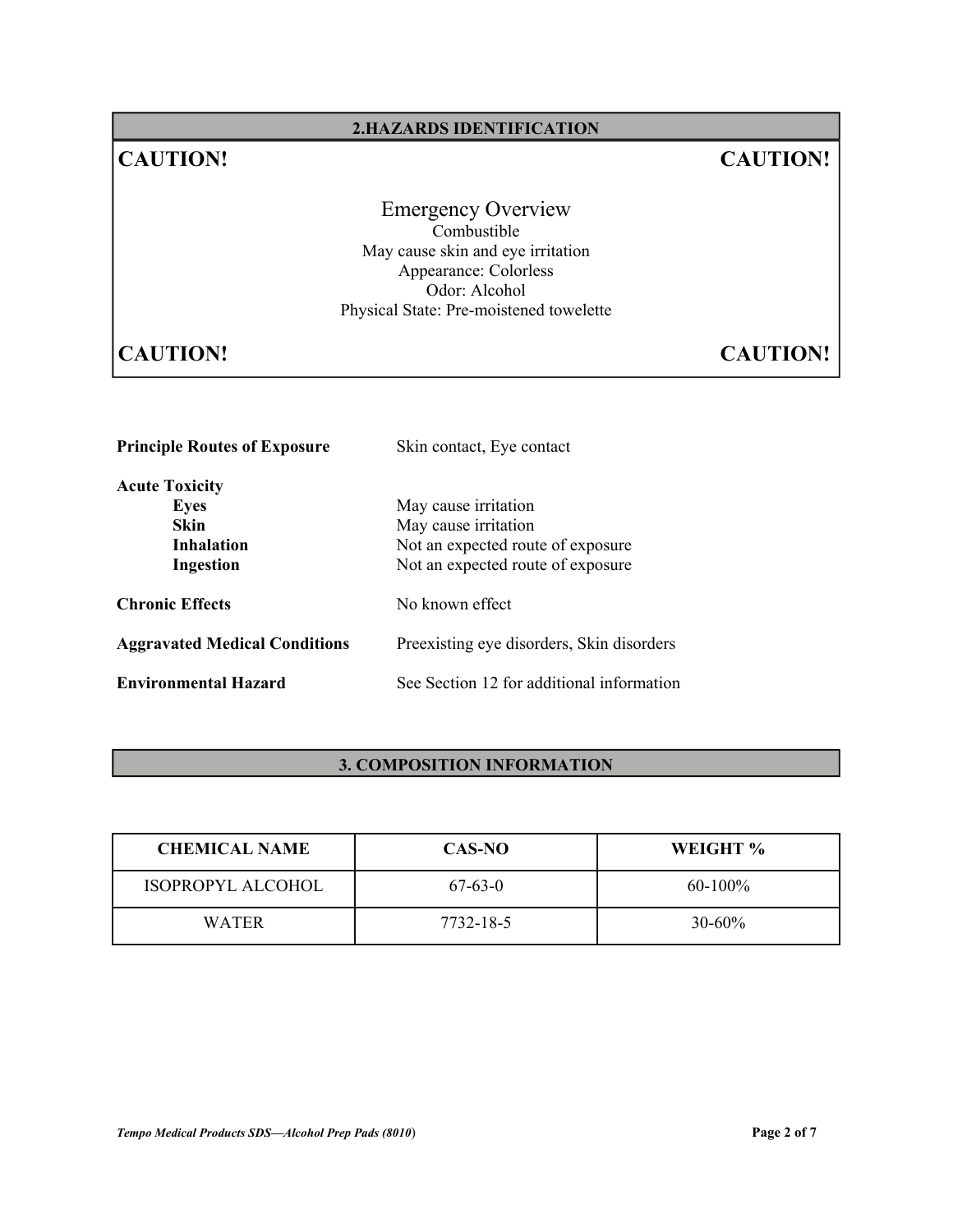| <b>4. FIRST AID MEASURES</b>      |                                                                                                                                                                                                       |  |
|-----------------------------------|-------------------------------------------------------------------------------------------------------------------------------------------------------------------------------------------------------|--|
| <b>General Advice</b>             | Call a poison control center or doctor for treatment advice. Have the<br>product containers or label with you when calling a poison control<br>control center or doctor, or when going for treatment. |  |
| <b>Eye Contact</b>                | In case of contact with substance, immediately flush skin or eyes with<br>running water for at least 20 minutes.<br>Call a physician if irritation persists.                                          |  |
| <b>Skin Contact</b>               | Wash off immediately with soap and plenty of water removing all<br>contaminated clothes and shoes. If skin irritation persists, call<br>a physician.                                                  |  |
| <b>Inhalation</b>                 | Move victim to fresh air. Apply artificial respiration if victim is not<br>breathing. Administer oxygen if breathing is difficult.                                                                    |  |
| <b>Notes to Physician</b>         | Keep victim warm and quiet.                                                                                                                                                                           |  |
| <b>Protection of First-Aiders</b> | Ensure that medical personnel are aware of the material(s) involved,<br>and take precautions to protect themselves.                                                                                   |  |

# **5. FIRE FIGHTING MEASURES**

| <b>Flammable Properties</b>                                                                                | Combustible material.                                                                                                                                                                                         |  |
|------------------------------------------------------------------------------------------------------------|---------------------------------------------------------------------------------------------------------------------------------------------------------------------------------------------------------------|--|
| <b>Flash Point (Liquid Only)</b><br><b>Method</b>                                                          | 78F/25.6C (for liquid)                                                                                                                                                                                        |  |
| <b>Suitable Extinguishing Media</b>                                                                        | Dry Chemical. CO <sub>2</sub> , water spray or alcohol-resistant foam. Use<br>water spray or fog; do not use straight streams.                                                                                |  |
| <b>Hazardous Combustion Products</b>                                                                       | Carbon Oxides                                                                                                                                                                                                 |  |
| <b>Explosion Data</b><br><b>Sensitivity to Mechanical Impact</b><br><b>Sensitivity to Static Discharge</b> | None<br>May be ignited by heat, sparks or flames.                                                                                                                                                             |  |
| <b>Protective Equipment and</b><br><b>Precautions for Firefighters</b>                                     | Move containers from fire area if you can do it without risk. As<br>in any fire, wear self-contained breathing apparatus pressure<br>demand, MSHA/NIOSH (approved or equivalent) and full<br>protective gear. |  |
| <b>Health Hazard 1</b><br><b>NFPA</b>                                                                      | <b>Flammability 1</b><br><b>Stability 0</b><br><b>Physical and</b>                                                                                                                                            |  |

 **Chemical Hazards N/A**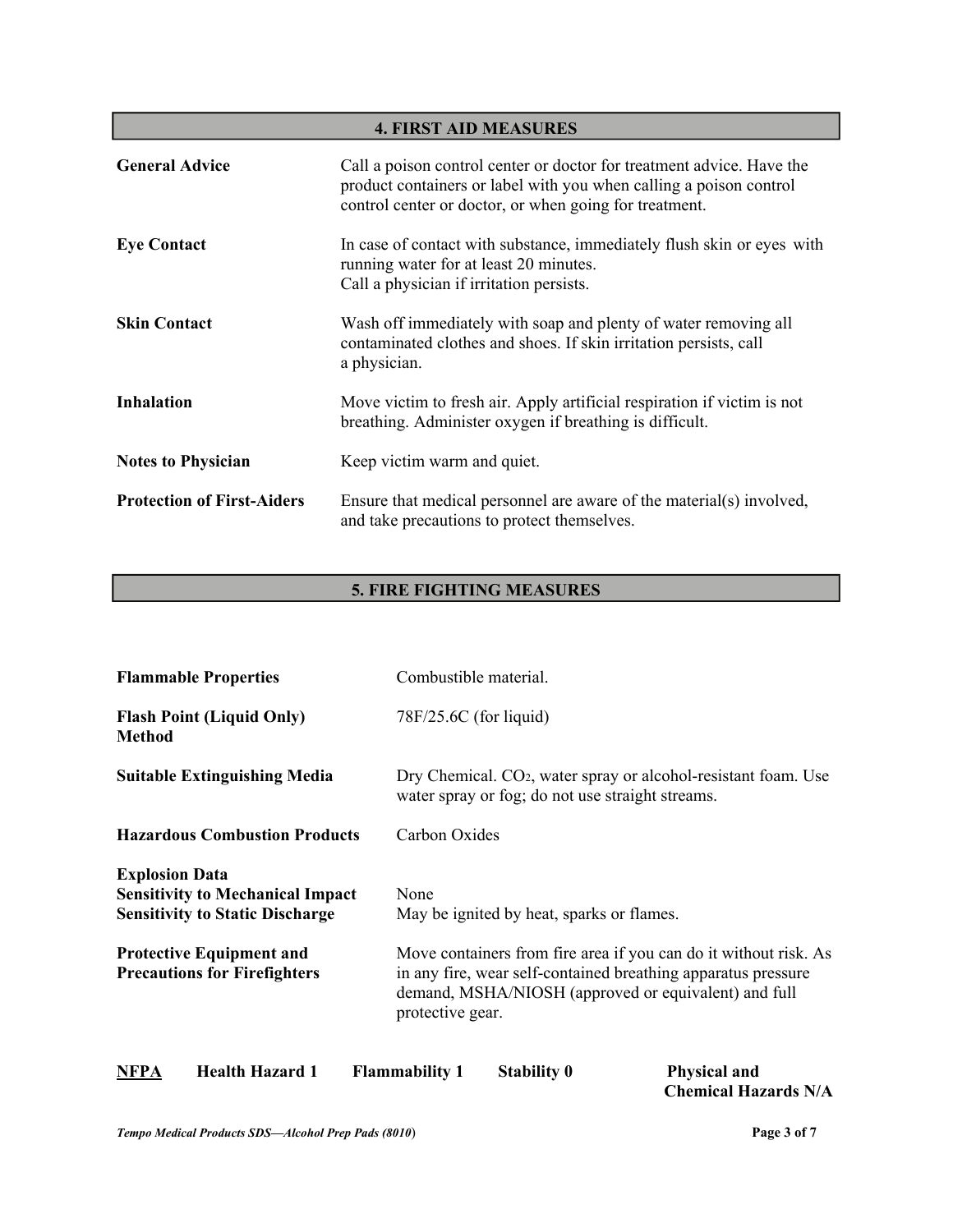### **6. ACCIDENTAL RELEASE MEASURES**

| <b>Personal Precautions</b>    | Eliminate all ignition sources (no smoking, flares, sparks or flames in<br>immediate area). All equipment used when handling the product must<br>be grounded. Do not touch or walk through spilled material. Stop leak if<br>you can do it without risk. |
|--------------------------------|----------------------------------------------------------------------------------------------------------------------------------------------------------------------------------------------------------------------------------------------------------|
| <b>Methods for Containment</b> | A vapor suppressing foam may be used to reduce vapors. Absorb or<br>cover with dry earth, sand or other non-combustible material and then<br>transfer to containers.                                                                                     |
| <b>Methods for Clean Up</b>    | Use clean non-sparking tools to collect absorbed material. Dike far<br>ahead of liquid spill for later disposal.                                                                                                                                         |
| <b>Other Information</b>       | Water spray may reduce vapor, but may not prevent ignition in<br>closed spaces.                                                                                                                                                                          |

# **7. HANDLING AND STORAGE**

| Handling       | Handle in accordance with good industrial hygiene and safety practice.<br>Avoid contact with skin and eyes.                       |
|----------------|-----------------------------------------------------------------------------------------------------------------------------------|
| <b>Storage</b> | Keep away from heat and sources of ignition. Keep container tightly<br>closed. Keep from freezing. Keep out of reach of children. |
|                | <b>8. EXPOSURE CONTROLS/PERSONAL PROTECTION</b>                                                                                   |

| <b>CHEMICAL NAME</b>           | <b>ACGIH TLV</b>                   | <b>OSHA PEL</b>                  | <b>NIOSH IDLH</b>                                                                             |
|--------------------------------|------------------------------------|----------------------------------|-----------------------------------------------------------------------------------------------|
| Isopropyl Alcohol<br>$67-63-0$ | $STEL = 400$ ppm<br>TWA: $200$ ppm | TWA: $400$ ppm<br>TWA: 980 mg/m3 | IDLH: 2000ppm 10%LEL<br>TWA: 980 mg/m3<br>TWA: $400$ ppm<br>STEL: 500 ppm<br>STEL: 1225 mg/m3 |

**Exposure Guidelines** Exposure limits are listed below, if they exist. **Engineering Measures:** Good general room ventilation is expected to be adequate to control airborne levels. Eyewash, stations and showers are recommended. **Respiratory Protection** No protective equipment is needed under normal use conditions. If exposure limits are exceeded or irritation is experienced, ventilation and evacuation may be required.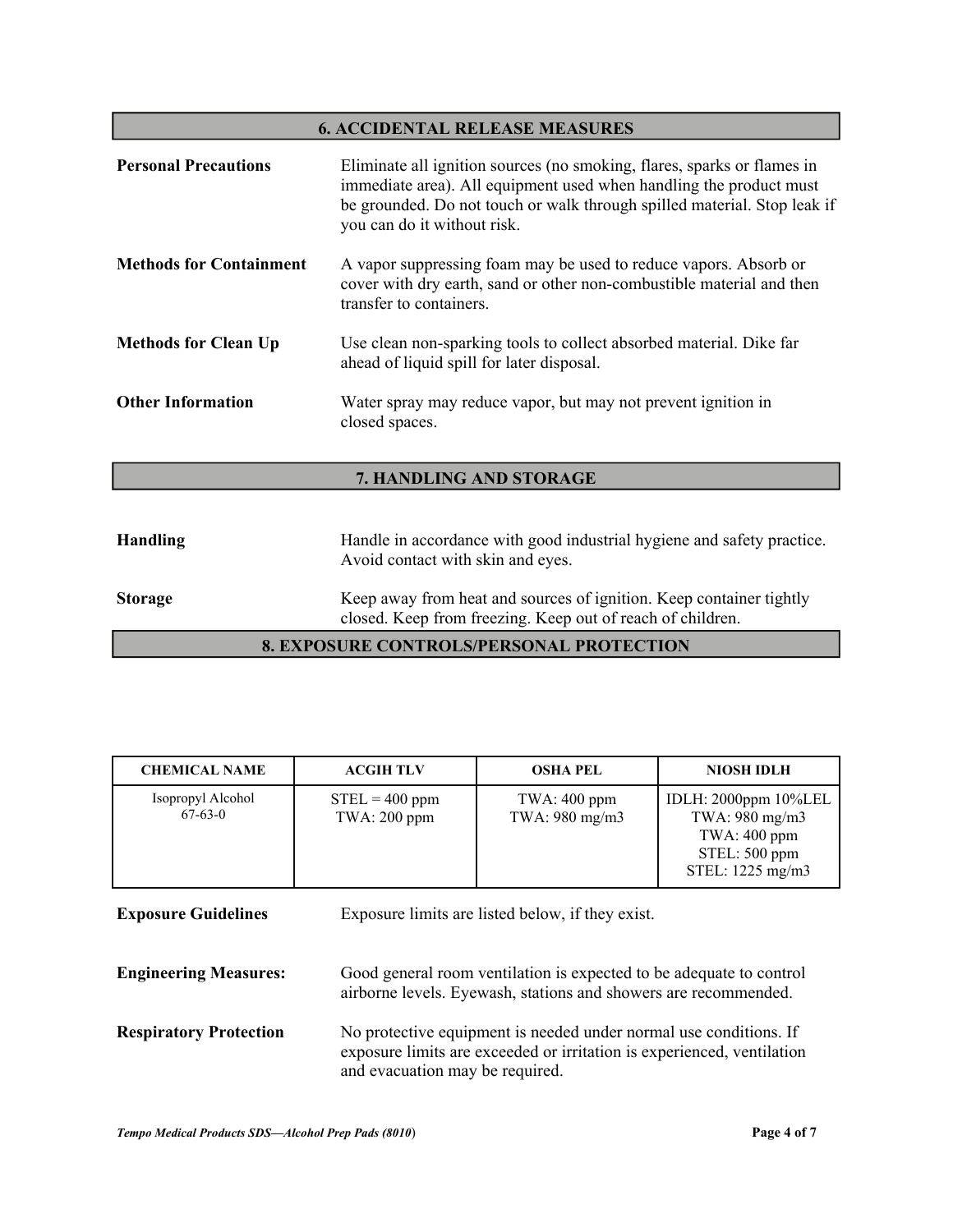# **9. PHYSICAL AND CHEMICAL PROPERTIES**

| <b>Physical State</b>      | Pre-moistened non-woven towelette |
|----------------------------|-----------------------------------|
| <b>Color</b>               | Clear                             |
| Odor                       | Alcohol                           |
| pН                         | Not applicable                    |
| <b>Specific Gravity</b>    | 0.785                             |
| <b>Boiling Point Range</b> | No data                           |
| <b>Melting Point Range</b> | No data                           |
| <b>Flash Point</b>         | 78F/25.6C (for liquid)            |
| <b>Vapor Pressure</b>      | No data                           |
| <b>Vapor Density</b>       | No data                           |
| <b>Water Solubility</b>    | Soluble in water                  |

# **10. STABILITY AND REACTIVITY**

| <b>Stability</b>                | Stable under recommended storage conditions                                                                                                     |
|---------------------------------|-------------------------------------------------------------------------------------------------------------------------------------------------|
| <b>Conditions to Avoid</b>      | Heat, flames and sparks, exposure to direct sunlight, mechanical shock                                                                          |
| <b>Incompatible Products</b>    | Strong oxidizing agents, acids, halogens, aluminum, acid anhydrides,<br>Isopropyl alcohol may attack some forms of plastic, rubber and coatings |
| <b>Hazardous Polymerization</b> | Hazardous polymerization will not occur                                                                                                         |
| <b>Hazardous Decomposition</b>  | Carbon oxides                                                                                                                                   |

# **11. TOXICOLOGICAL INFORMATION**

# **Products**

**Acute Toxicity** Low order of acute toxicity predicted. May cause skin and eye irritation **Chronic Toxicity** This product is not expected to cause long term adverse health effects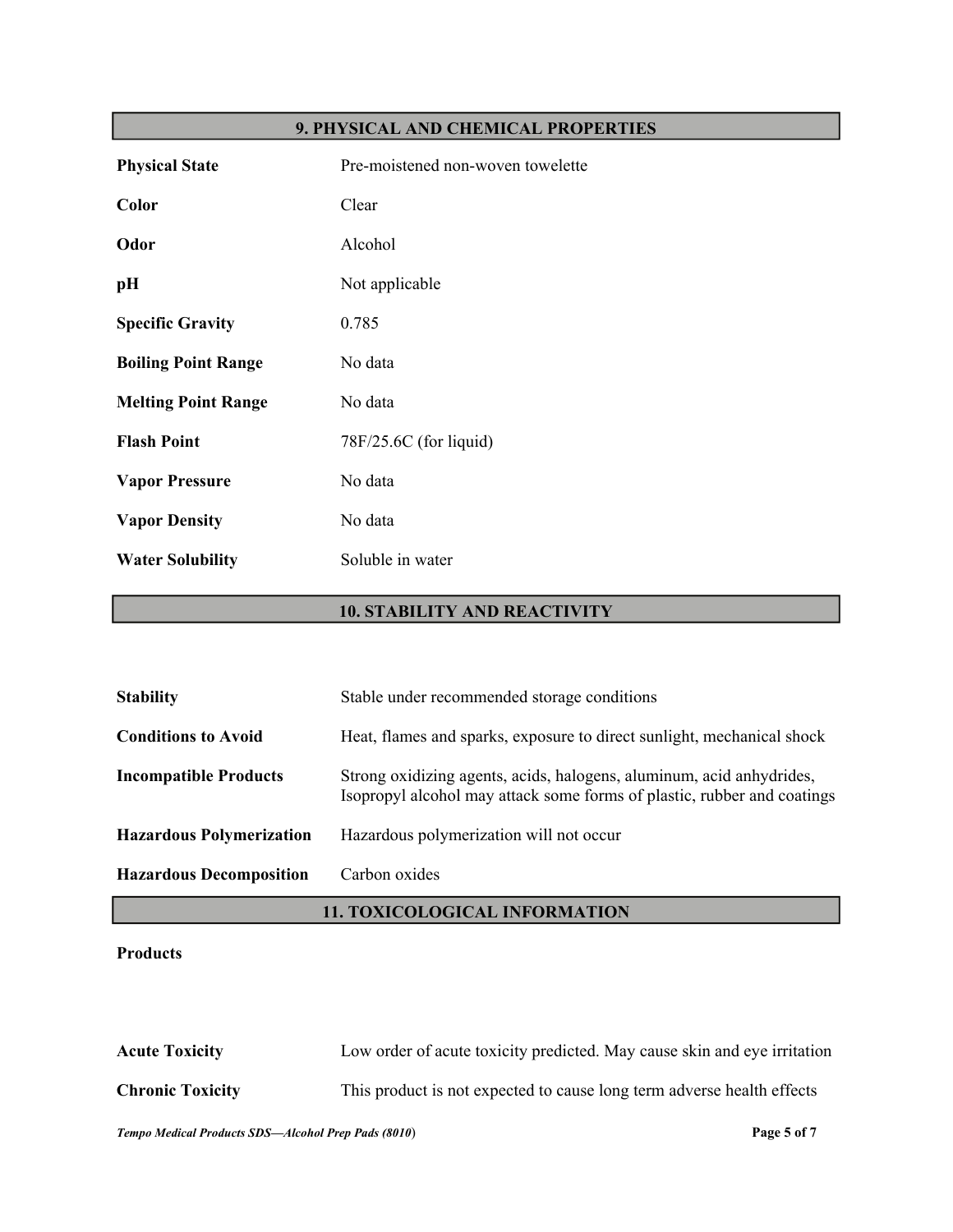# **12. ECOLOGICAL INFORMATION**

| <b>Mobility</b><br>(Isopropyl Alcohol)                  | If released to soil, isopropyl alcohol is expected to have very mobility                              |  |
|---------------------------------------------------------|-------------------------------------------------------------------------------------------------------|--|
| <b>Persistence/Degradability</b><br>(Isopropyl Alcohol) | Isopropyl alcohol is readily degraded in aerobic aqueous systems                                      |  |
| <b>Bio-accumulation</b><br>(Isopropyl Alcohol)          | An estimated BCF of 3 suggests the potential for bioconcentration<br>in aquatic organisms is very low |  |
| <b>Ecotoxicity</b><br>(Isopropyl Alcohol)               | The environmental impact of this product has not been fully<br>investigated                           |  |
| 13. DISPOSAL                                            |                                                                                                       |  |

This material, as supplied, is not a hazardous waste according to Federal regulations (40 CFR 261). This material could become a hazardous waste if it is mixed with or otherwise comes in contact with a hazardous waste, if chemical additions are made to this material, or if the material is altered in any way. Dispose of this material in accordance with all applicable local and national regulations. Labels should not be removed from containers until they have been cleaned. Do not cut, puncture or weld on or near to the container. Do not incinerate closed containers as empty containers may contain hazardous residues. Dispose of containers with care.

| <b>14. TRANSPORT INFORMATION</b>  |               |  |
|-----------------------------------|---------------|--|
|                                   |               |  |
| <b>DOT</b>                        | Not Regulated |  |
| <b>ICAO</b>                       | Not Regulated |  |
| <b>IATA</b>                       | Not Regulated |  |
| <b>IMDG/IMO</b>                   | Not Regulated |  |
| <b>15. REGULATORY INFORMATION</b> |               |  |

# **U.S. Federal Regulations**

# **SARA 313**

Section 313 of Title III of the Superfund Amendments and Reauthorization Act of 1986 (SARA). This product does not contain any chemicals which are subject to the reporting of the SARA act and Title 40 of the Code of Federal Regulations, Part 372.

# **TSCA Listing**

This product contains ingredients that are listed on or exempt form listing on the EPA Toxic Substance